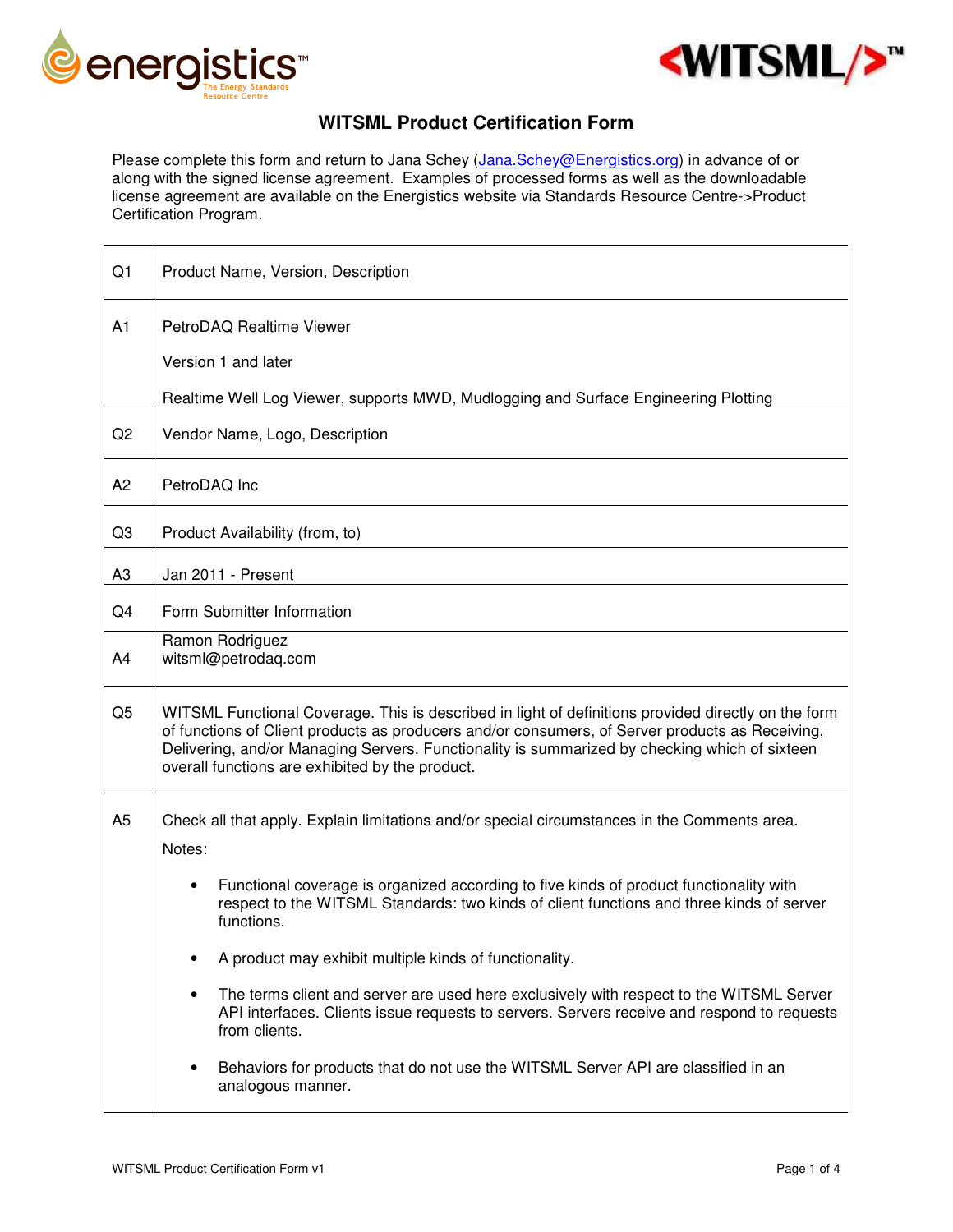The five product classifications of WITSML functional coverage are:

## Client Products

- 1. WITSML Producer Client -- a product that generates or otherwise obtains data that is formulated as WITSML object instances and sent to a WITSML Server to be incorporated in that server's data population. Examples of such products include products that pick up real-time data from sensor devices, format it, and send it to a server; and products that extract data from data stores, format it, and send it to a server.
- 2. WITSML Consumer Client -- a product that issues requests for data as queries of subscriptions to a WITSML Server and then receives data as query responses or subscription publications. Examples of such products include products that acquire data from a server, possibly reformat it, and delivery it to an application program or viewer utility.
- 1&2. Products the exhibit combined Producer and Consume Client functions may be application programs that operate directly on a WITSML Server, such as a mudlogging application or a pore pressure analysis application.

## Server Products

- 3. WITSML Receiving Server -- a product that performs WITSML Server functions in general and, in particular, acquires data from external sources. Data acquisition may be through WITSML API interfaces or other mechanisms.
- 4. WITSML Delivering Server -- a product that performs WITSML Server functions in general and, in particular, delivers data to external destinations. Data delivery may be through WITSML API interfaces or other mechanisms.
- 5. WITSML Managing Server -- a product that performs WITSML Server functions in general and, in particular, supports requests from authorized client applications to augment (extend), modify, or delete (part or all) WITSML object instances.
- 3&4. The general understanding and expectation is that a product characterized as a WITSML Server supports both Receiving and Delivering Server functionality.
- 3&4&5. The addition of Managing Server functionality allows a WITSML Server product to do more than store and forward data, such as supporting data quality management client applications that help ensure the integrity and quality of data content in a Server data population.

## General Functions

6. Virtually all products associated with the WITSML Standards will issue and/or process WITSML Server General Functions to determine the capabilities and version of a server product.

1. WITSML Producer Client A product that (generates and) sends WITSML object instances to a destination process:

1a [\_x\_] Sends to a WITSML Server using AddToStore interface 1b [ ] Otherwise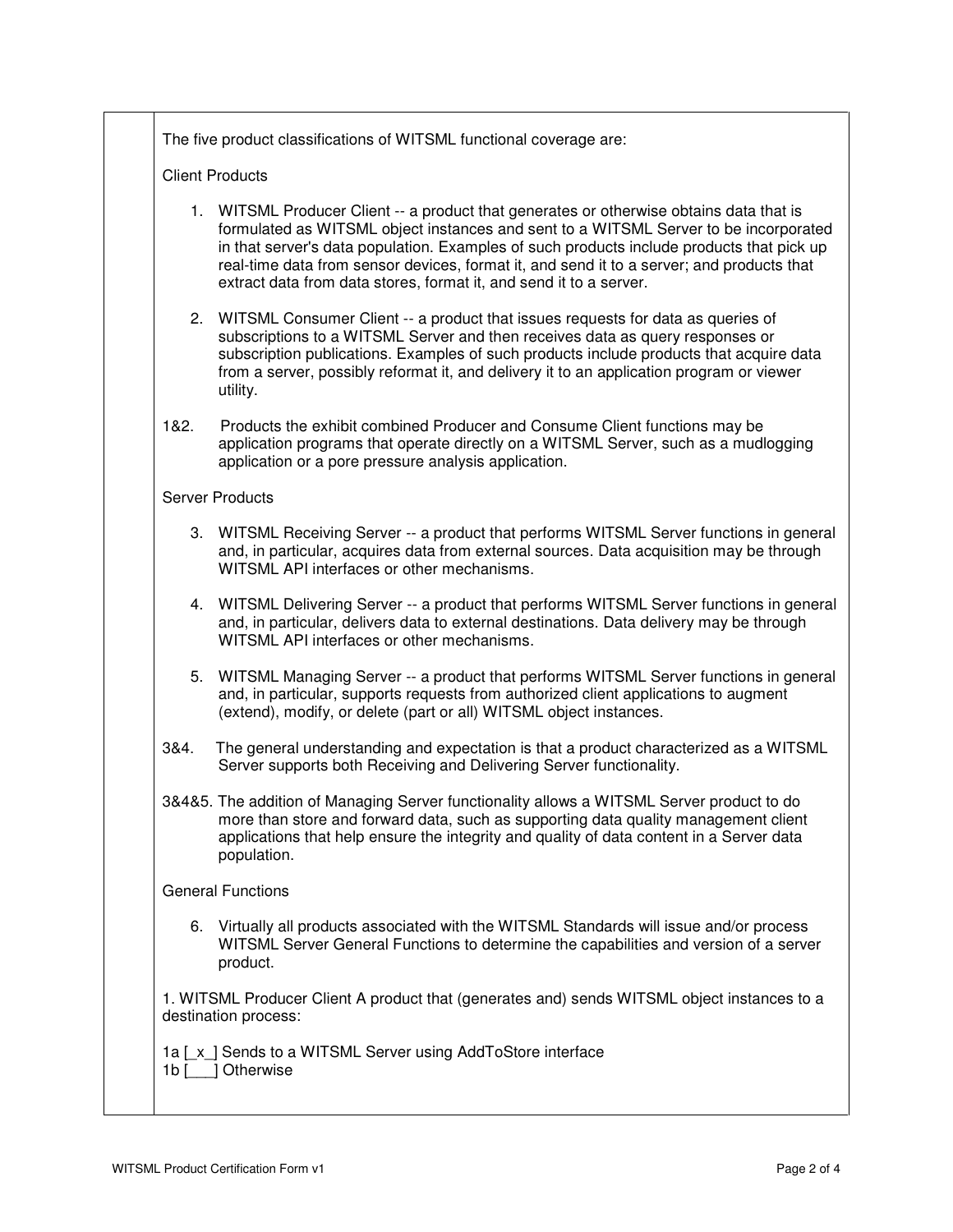|                | 2. WITSML Consumer Client A product that requests and receives WITSML data from a source<br>process:                                                                                                                                                                                                                               |
|----------------|------------------------------------------------------------------------------------------------------------------------------------------------------------------------------------------------------------------------------------------------------------------------------------------------------------------------------------|
|                | 2a [x ] Queries a WITSML Server using GetFromStore interface<br>Subscribes to a WITSML Server using Publish interface<br>2b [<br>Otherwise<br>$2c$ [                                                                                                                                                                               |
|                | 3. WITSML Receiving Server A product that performs the WITSML Server interfaces and receives<br>data from source processes:                                                                                                                                                                                                        |
|                | ] Receives WITSML object instances via AddToStore interface<br>3a ſ<br>$3b$ $\overline{\phantom{a}}$<br>Otherwise receives WITSML object instances<br>Receives non-WITSML form data treated as if it were WITSML<br>3c [<br>object instances or a virtual equivalent                                                               |
|                | 4. WITSML Delivering Server A product that performs the WITSML Server interfaces and delivers<br>data to destination processes:                                                                                                                                                                                                    |
|                | ] Delivers WITSML data in response to queries via GetFromStore<br>4a [<br>interface<br>] Publishes WITSML data in response to subscriptions via the Publish interface<br>4b [<br>] Otherwise delivers WITSML data<br>4c [<br>Delivers non-WITSML form data derived from WITSML object<br>4d [<br>instances or a virtual equivalent |
|                | 5. WITSML Managing Server A product that performs the WITSML Server interfaces and<br>manages (augments, changes, deletes portions, or deletes entirely) WITSML object instances or a<br>virtual equivalent:                                                                                                                       |
|                | ] Processes modification requests via AddToStore,<br>5a [<br>UpdateInStore, DeleteFromStore interfaces<br>] Otherwise processes modification requests<br>5b [                                                                                                                                                                      |
|                | 6. WITSML General Functions A product that issues general WITSML Server interface requests to<br>a WITSML Server:                                                                                                                                                                                                                  |
|                | 6a [ x ] Issues GetVersion and/or GetCapabilities<br>A product that performs the general WITSML Server interfaces:<br>6b [ ] Processes GetVersion and/or GetCapabilities                                                                                                                                                           |
| Q <sub>6</sub> | WITSML Data Coverage. This is described by indicating for each of twenty types of data whether<br>the data is Delivered and/or Received by the product. Provision for additional data type support is<br>given. Special limitations between Functions and Data must be explained.                                                  |
| A <sub>6</sub> | Mark D for Deliver and R for Receive, as applicable. If all functions do not apply, note either<br>functions supported or functions not-supported, e.g. supported by 1a. Explain other limitations or<br>special cases in the Comments area.                                                                                       |
|                | Realtime<br>R   Well<br>Wellbore<br>R.                                                                                                                                                                                                                                                                                             |